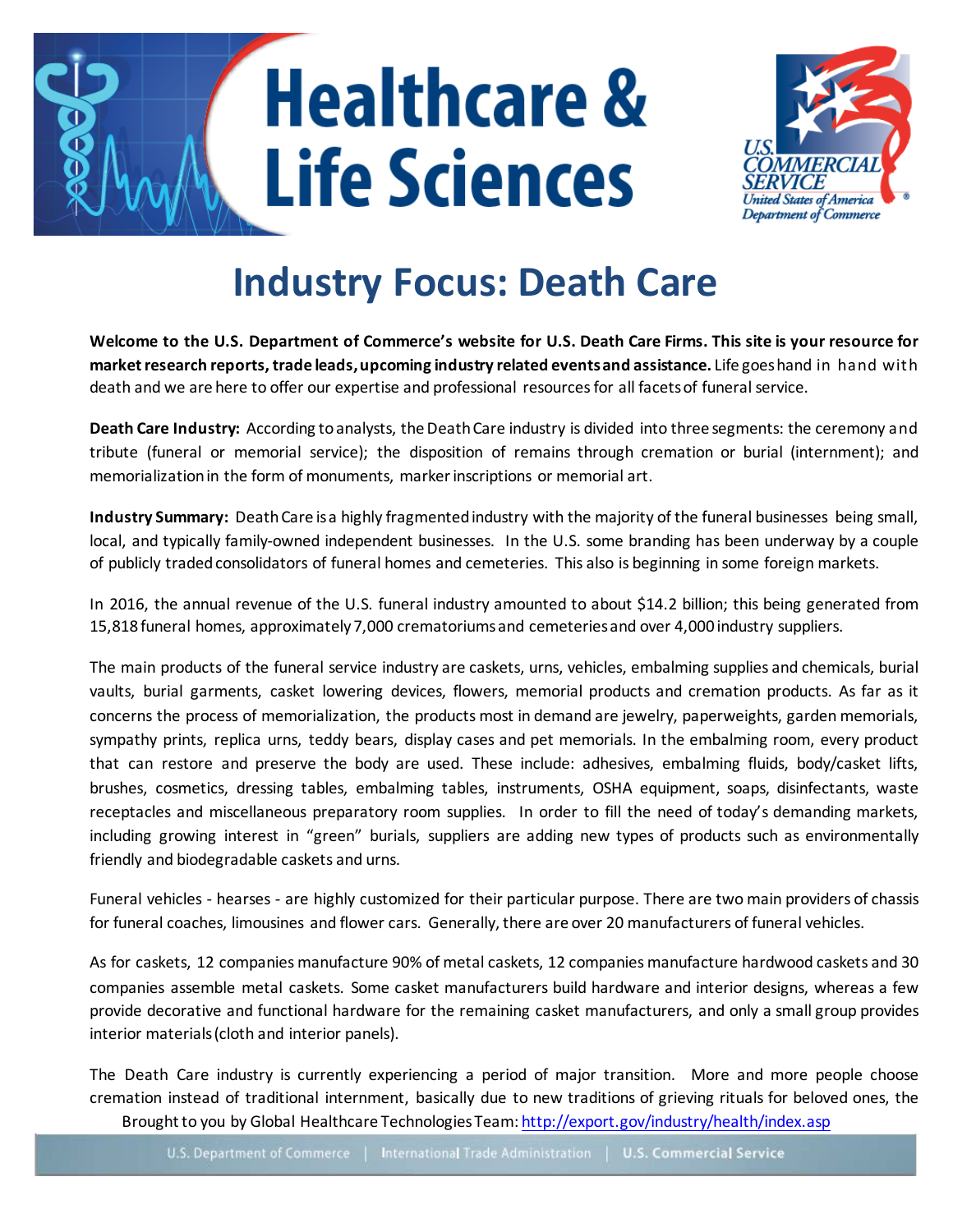personalization that cremation offers and also due to cremation's low cost and better value for memorialization. For many, traditional funeral and internment remains a significant expense, one not always prepared for through insurance, the median cost of which has increased 28.6% during the last decade. Additionally, there is increasing demand from people who prefer a more personalized funeral with unique products and services that offer a meaningful service.

In addition, a new and growing segment of the Death Care sector is pet services. For this reason, the number of suppliers has increased to cover the services and products needed in pet funerals, which are similar to those used for humans. The bestselling products are caskets, urns or memorial items.

Furthermore, web casting of funerals is beginning to increase, hence introducing a new service into the market which is expected to have high demand in the future.

#### **Unique opportunities of the industry:**

- Growing demand with aging baby-boomers
- Global markets with growing middle classes
- New products and services

### **Unique challenges of the industry:**

- **External business risks**
- **Global economy**
- Rising cost of raw materials
- **Price changes**
- **Government regulations**
- **Growing competition and lower profitability**
- **Increase in labor costs**
- Consistent increase in cremation rate and non-viewing memorial services

**Market of interest:** In respect to the last point – cremations and non-viewing services - the projections provided by the National Funeral Directors Association reveal that the rate of cremation will be 56.2% in 2020, while the rate of burial will be 37.8%. This difference will increase significantly by 2030 when the cremation rate is expected to reach 71.3%, whereas burial rate will decrease to 22.7%. In consideration of the shrinking U.S. market for burials, many funeral product companies seek to maintain or expand sales by exporting their products/services.

It is to be noted that foreign markets have an interest in U.S. funeral products and services, particularly in embalming and restoration services, and cemetery devices.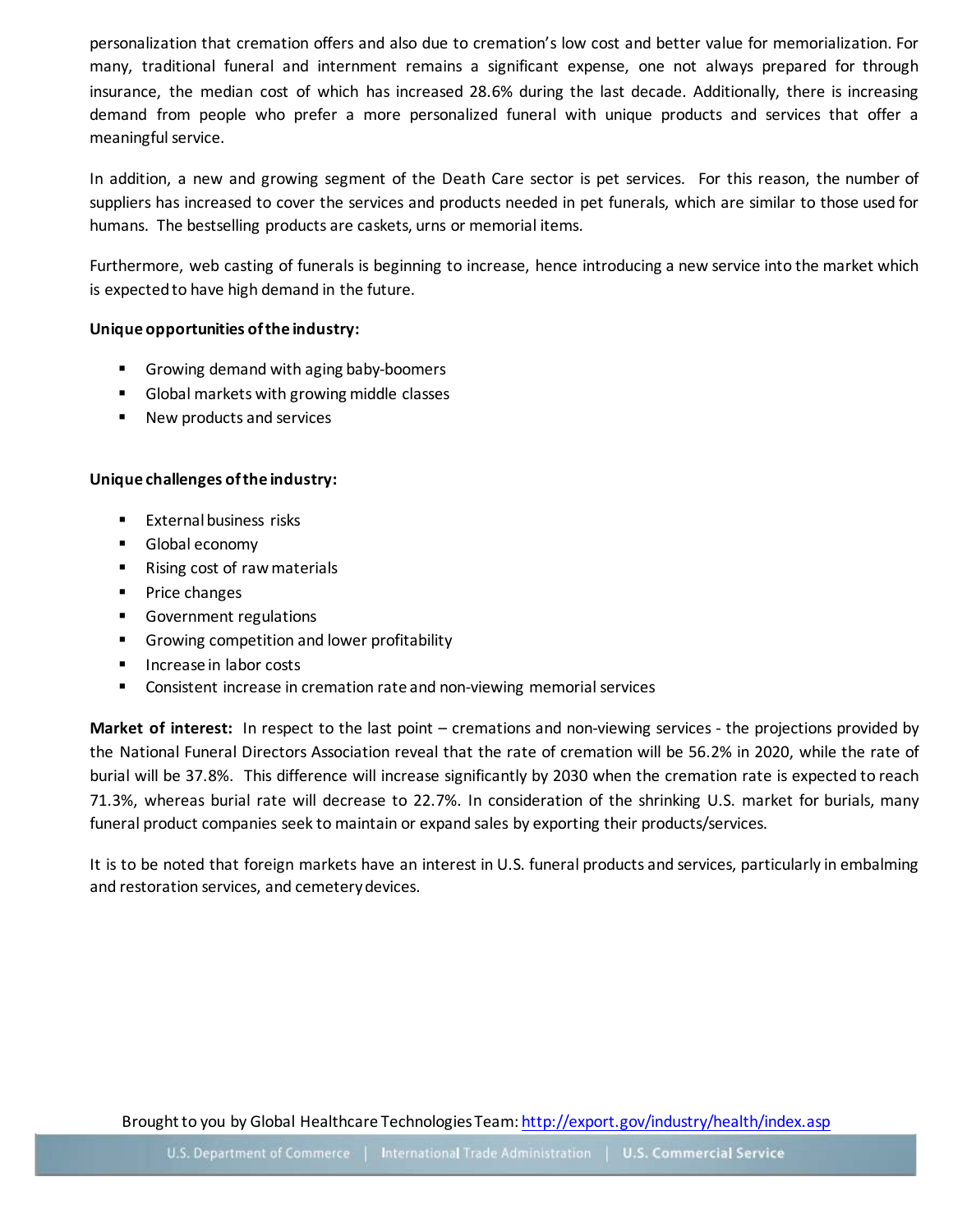| <b>Answering Services</b>                 |                                                                                              |  |  |
|-------------------------------------------|----------------------------------------------------------------------------------------------|--|--|
| <b>Automotive Enthusiasts</b>             |                                                                                              |  |  |
| <b>Autopsy Services</b>                   | 3808.94.0000 Disinfectants, Embalming fluid                                                  |  |  |
|                                           | 3808.99.0000 Disinfectants, Other, Containing any aromatic or modified                       |  |  |
|                                           | aromatic pesticide                                                                           |  |  |
| <b>Bereavement Resources</b>              |                                                                                              |  |  |
| <b>Brokerage &amp; Financial Services</b> |                                                                                              |  |  |
| Caskets                                   | 314999 Linings, casket, manufacturing                                                        |  |  |
|                                           | 339995 Burial Caskets and cases manufacturing<br>339995 Caskets, Burial, Manufacturing       |  |  |
|                                           |                                                                                              |  |  |
|                                           | 4002.99.0000 Rubber head block                                                               |  |  |
|                                           | 423850 Burial Caskets merchant, Wholesalers                                                  |  |  |
|                                           | 5407.42.0000 Straps, Woven fabrics of nylon, dyed                                            |  |  |
| Casket Hardware                           | 314999 Linings, Casket, Manufacturing                                                        |  |  |
|                                           | 332510 Casket hardware, metal, manufacturing                                                 |  |  |
| Cemeteries & Combos                       | 5703.20.0000 Carpets, tufted of nylon or polyamides (Turf grass)                             |  |  |
|                                           | 812220 Cemetery associations (i.e., operators)                                               |  |  |
|                                           | 812220 Cemetery management services                                                          |  |  |
|                                           | 8428.31.0000 Lowering devices                                                                |  |  |
|                                           | 8431.39.0010 Lowering device, parts & accessories                                            |  |  |
| <b>Cemetery Plot Brokers</b>              | 561730 Cemetery plot care services                                                           |  |  |
|                                           | 812220 Cemeteries and Crematories                                                            |  |  |
| <b>Chapel Furnishings</b>                 |                                                                                              |  |  |
| <b>Collectibles &amp; Novelties</b>       |                                                                                              |  |  |
| Consulting/Succession Planning            |                                                                                              |  |  |
| Consumer Consultant Groups                |                                                                                              |  |  |
| Cremation providers                       | 812210 Funeral homes combined with crematories                                               |  |  |
|                                           | 812220 Cemeteries and Crematories                                                            |  |  |
| Crematory Equipment                       | 812220 Crematories (except combined with Funeral homes)                                      |  |  |
| <b>Cryogenic Suspension</b>               |                                                                                              |  |  |
| Death Care Provider Software              |                                                                                              |  |  |
| Design & Construction                     |                                                                                              |  |  |
| Directories & Listings                    | 812220 Cemetery associations (i.e., operators)                                               |  |  |
| Embalming                                 | 2905.11.0000 Feature builder (Methyl Alcohol)                                                |  |  |
|                                           | 2912.60.0000 Paraformaldehyde, UN2213, PGIII, Class 4.1, Flammable                           |  |  |
|                                           | (Paulex/Safe Powder)                                                                         |  |  |
|                                           | 2933.21.0000 Autopsy compound (Hydantoin - Glycolylurea - and its<br>derivatives)            |  |  |
|                                           | 3307.90.0000 Cosmetic or toilet preparations, other (Velva cream)                            |  |  |
|                                           | 3506.10.0000 Products suitable for use as glues                                              |  |  |
|                                           | 3808.94.0000 Disinfectants, Embalming fluid                                                  |  |  |
|                                           | 3808.99.0000 Disinfectants, Other, Containing any aromatic or modified<br>aromatic pesticide |  |  |

Brought to you by Global Healthcare Technologies Team[: http://export.gov/industry/health/index.asp](http://export.gov/industry/health/index.asp)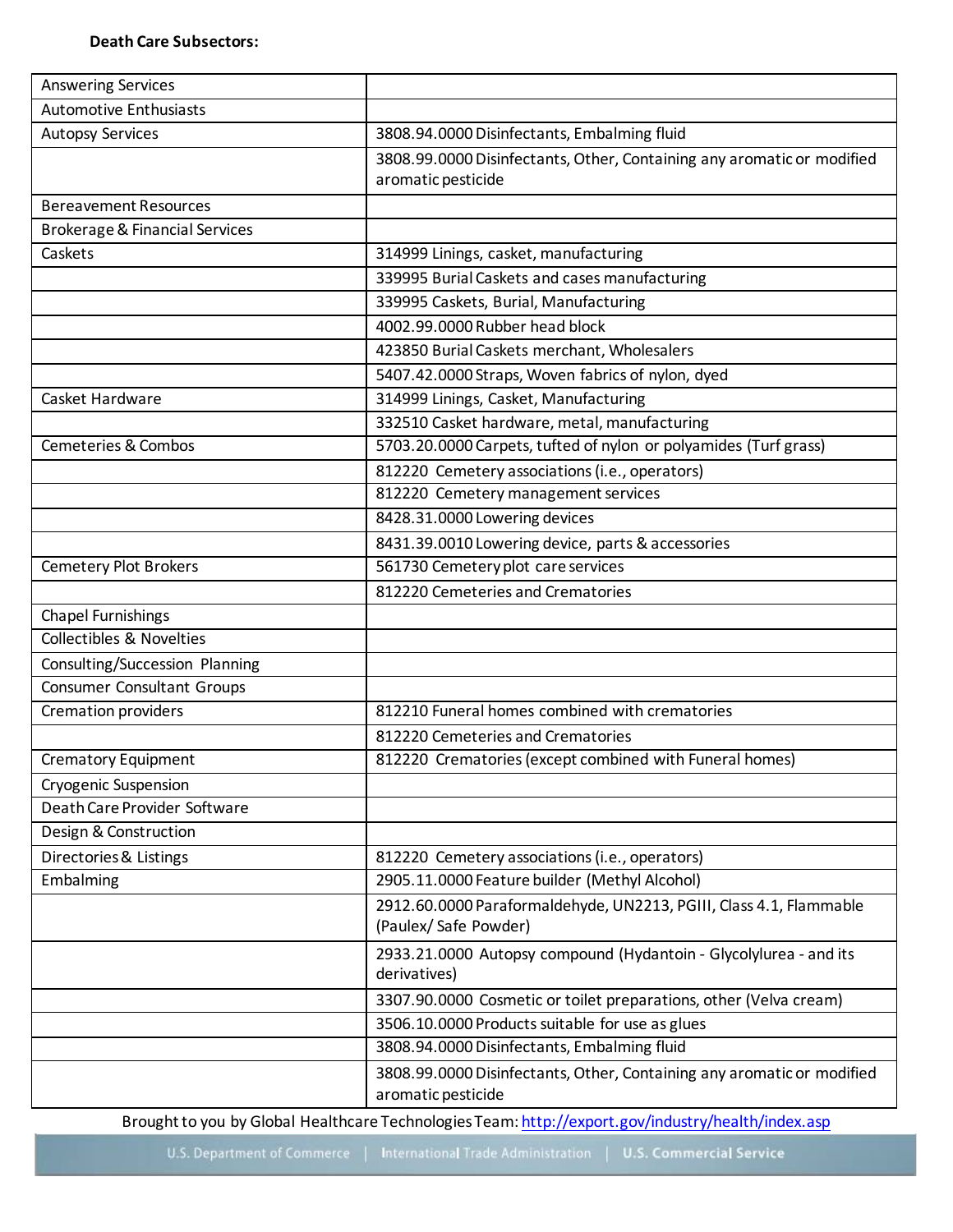|                                                | 3926.20.5000 Other articles of plastic, apparel, accessories<br>(Mouthformers, eyecaps)                                    |  |  |
|------------------------------------------------|----------------------------------------------------------------------------------------------------------------------------|--|--|
|                                                | 4002.99.0000 Rubber head block                                                                                             |  |  |
|                                                | 4818.20.0020 towels of paper pulp, paper, cellulose wadding or webs of<br>cellulose fibers (Webril towels)                 |  |  |
|                                                | 5306.10.0000 Linen thread, Flax yarn, single                                                                               |  |  |
|                                                | 8413.81.0040 Pumps, other (Duotronic)                                                                                      |  |  |
|                                                | 9018.90.0000 Embalming instruments, Instruments and appliances used<br>in medical, surgical, dental or veterinary sciences |  |  |
| Foreign Funeral Homes & Companies              | 812210 Funeral Homes                                                                                                       |  |  |
|                                                | 812210 Funeral Homes and Funeral Services                                                                                  |  |  |
|                                                | 812210 Funeral homes combined with crematories                                                                             |  |  |
|                                                | 8428.31.0000 Lowering devices                                                                                              |  |  |
|                                                | 8431.39.0010 Lowering device, parts & accessories                                                                          |  |  |
| <b>Funeral Directors Associations</b>          | 812210 Funeral Homes and Funeral Services                                                                                  |  |  |
| Funeral Industry Criticism/Consumer Groups     |                                                                                                                            |  |  |
| <b>Funeral Related Publications</b>            |                                                                                                                            |  |  |
| <b>Funeral Service Franchises</b>              | 812210 Funeral Homes and Funeral Services                                                                                  |  |  |
| <b>Funeral Service Providers</b>               | 812210 Funeral Homes and Funeral Services                                                                                  |  |  |
|                                                | 8428.31.0000 Lowering devices                                                                                              |  |  |
|                                                | 8431.39.0010 Lowering device, parts & accessories                                                                          |  |  |
|                                                | 8431.39.0010 Lowering device, parts & accessories                                                                          |  |  |
|                                                | 8716.80.5070 Church trucks, cars, cots, Other vehicles not mechanical,<br>Propelled, carts                                 |  |  |
| <b>General Interest</b>                        |                                                                                                                            |  |  |
| <b>General Product &amp; Service Providers</b> | 8716.80.5070 Church trucks, cars, cots, Other vehicles not mechanical,<br>Propelled, carts                                 |  |  |
|                                                | 3307.90.0000 Preparations for perfuming or deodorizing rooms                                                               |  |  |
| Memorial products & Services                   | 315211 Burial garments, men's and boys', cut and sew apparel<br>contractors                                                |  |  |
|                                                | 315212 Burial garments, women's, girls' and infants', cut and sew<br>apparel contractors                                   |  |  |
|                                                | 315299 Burial garments cut and sewn from purchased fabric (except<br>apparel contractors)                                  |  |  |
|                                                | 5703.20.0000 Carpets, tufted of nylon or polyamides (Turf grass)                                                           |  |  |
|                                                | 812220 memorial gardens (i.e., Burial places)                                                                              |  |  |
|                                                | 8716.80.5070 Church trucks, cars, cots, Other vehicles not mechanical,<br>Propelled, carts                                 |  |  |
| Mergers & Acquisitions                         |                                                                                                                            |  |  |
| Message Board & Clubs                          |                                                                                                                            |  |  |
| <b>Monuments &amp; Markers</b>                 | 453998 Cemetery memorial dealers (e.g., headstones, markers, vaults)                                                       |  |  |
|                                                | 812210453998 Monument (i.e., Burial marker) dealers                                                                        |  |  |
| Mortuary & Cemetery Boards                     | 812220 Cemeteries and Crematories                                                                                          |  |  |
| Mortuary Lifts                                 | 8428.31.0000 Lowering devices                                                                                              |  |  |

Brought to you by Global Healthcare Technologies Team[: http://export.gov/industry/health/index.asp](http://export.gov/industry/health/index.asp)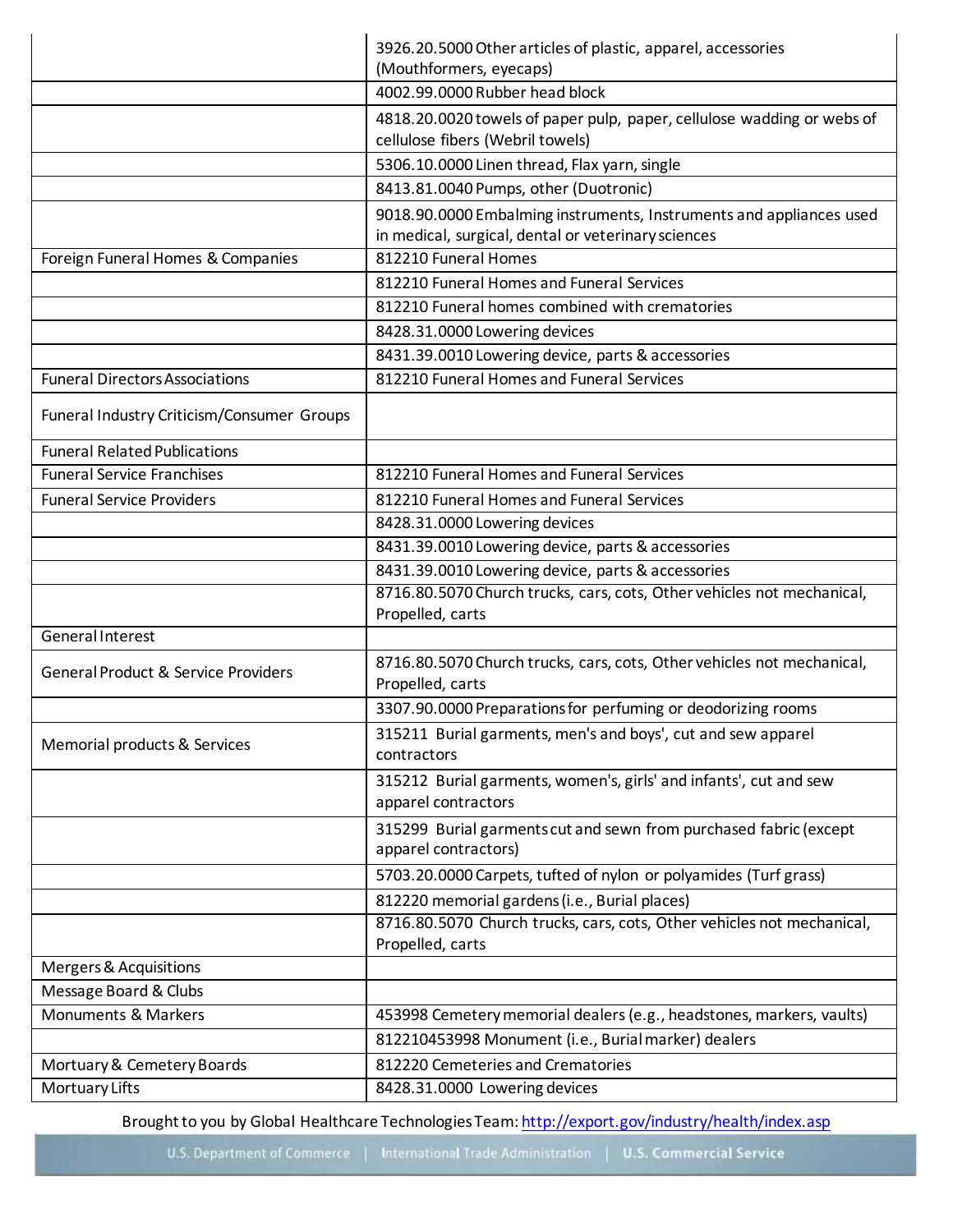|                                        | 8431.39.0010 Lowering device, parts & accessories                                          |  |  |
|----------------------------------------|--------------------------------------------------------------------------------------------|--|--|
| Mortuary Science Education & CE        |                                                                                            |  |  |
| Music & Music Systems                  |                                                                                            |  |  |
| Organizations & Associations           |                                                                                            |  |  |
| Pet Related Death Care                 |                                                                                            |  |  |
| Preneed                                | 524128 Funeral Insurance carriers, direct                                                  |  |  |
|                                        | 524128 Burial Insurance carriers, direct                                                   |  |  |
| <b>Printed Funeral products</b>        |                                                                                            |  |  |
| Professional Cars & Coach Companies    | 8716.80.5070 Church trucks, cars, cots, Other vehicles not mechanical,<br>Propelled, carts |  |  |
| <b>Retail Merchandise</b>              |                                                                                            |  |  |
| Scattering & Ash Memorialization       |                                                                                            |  |  |
| <b>Specialties</b>                     | 812210 Funeral parlors                                                                     |  |  |
| <b>Trauma Scene Management</b>         |                                                                                            |  |  |
| <b>Urns &amp; Cremation Containers</b> |                                                                                            |  |  |
| Vaults                                 | 327390 Burial Vaults (except concrete, stone) manufacturing                                |  |  |
|                                        | 327991 Burial Vaults, stone, manufacturing                                                 |  |  |
|                                        | 332999 Vaults (except Burial), metal, manufacturing                                        |  |  |
|                                        | 339995 burial vaults (except concrete, stone) manufacturing                                |  |  |
|                                        | 453998 Cemetery Memorial dealers (e.g. Headstones, markers, vaults)                        |  |  |
| Virtual Cemeteries, memorials & Obits  | 453998 Cemetery memorial dealers (e.g. Headstones, markers, vaults)                        |  |  |
| Website Development (Funeral)          |                                                                                            |  |  |

## **MAJOR INTERNATIONAL TRADE SHOWS and TRADE ASSOCIATIONS**

AFDA/FDANZ Convention New Zealand and Australia - <http://www.afda.org.au/>[; https://www.fdanz.co.nz/](https://www.fdanz.co.nz/)

- AFE Asia Funeral Expo Macau, China <https://www.asiafuneralexpo.com/>
- BEFA (quadrennial) <http://www.befa-forum.com/>

ENDEX-Japan - <http://www.ifcx.jp/en/>

Expo Mexico Funerario – Mexico - <http://expofuneraria.com.mx/>

FSAC (annual) – <http://www.fsac.ca/>

Funeraire (biannual exhibition) Paris, France - <http://www.salon-funeraire.com/>

FUNERAL@WORK – Belgium – <http://www.funeralatwork.be/index.php/nl/>

FUNERGAL (biannual) -Spain<http://www.funergal.com/>

FUNERMOSTRA – Spain - <http://funermostra.feriavalencia.com/en/>

Funexpo – France, Lyon - <http://www.funexpo-expo.com/>

ICCFA Conference, US - <https://www.iccfa.com/annual>

Brought to you by Global Healthcare Technologies Team[: http://export.gov/industry/health/index.asp](http://export.gov/industry/health/index.asp)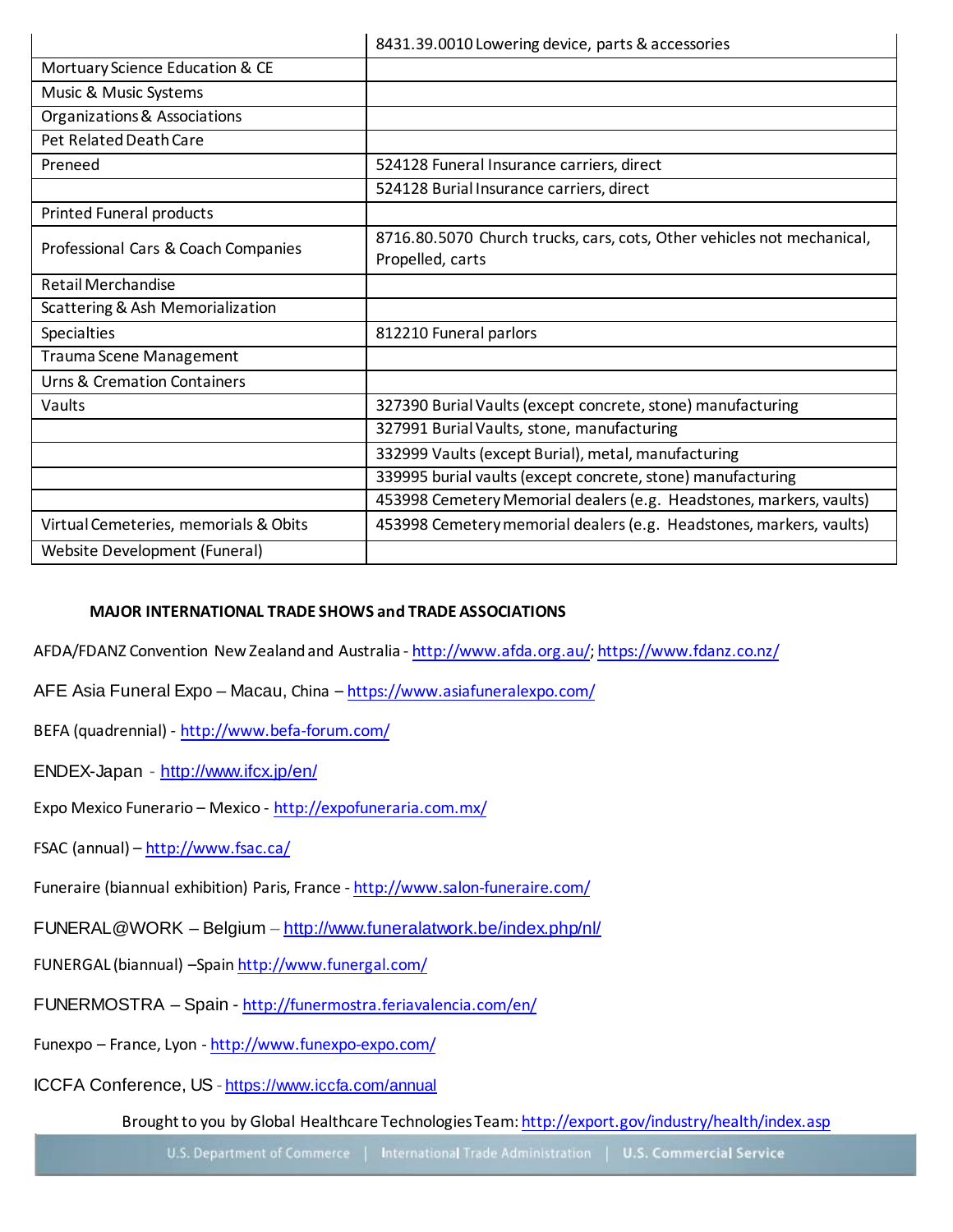Leben und Tod - (annual) German[y http://leben-und-tod.de/](http://leben-und-tod.de/)

MEMENTO (biannual) – Polan[d http://www.mementopoznan.pl/en/](http://www.mementopoznan.pl/en/)

Miami Funer – Miami, USA - <https://www.miamifuner.com/>

National Funeral Exposition (biannual) UK<http://www.nationalfuneralexhibition.co.uk/>

NECROPOLIS (biannual) Russia – <http://www.necropol-moscow.ru/eng>

NekroExpo (biannual) Poland – <http://targikielce.pl/pl/necroexpo.htm>

NFDA International Convention & Expo - US - <https://convention.nfda.org/>

NFDA S. Afr. South Africa – <http://nfda.org.za/>

PAX April 15-16 2016 – Germany <https://www.tradefairdates.com/Pax-M7226/Giessen.html>

Pieta – (biannual) German[y http://www.pieta-messe.de/](http://www.pieta-messe.de/)

Slovak Funeral (biannual) Slovak Republic-<http://www.slovak-funeral.sk/104-sk/slovak-funeral/>

TANEXPO (biannual) – Italy - <http://www.tanexpo.com/>

#### **TRADE SPECIALISTS covering the DEATH CARE SECTOR:**

| <b>COUNTRY</b>   | <b>SPECIALIST</b>      | <b>EMAIL</b>                | <b>PHONE</b>           |
|------------------|------------------------|-----------------------------|------------------------|
| Austria          | Jacquelline Siegl      | Jacquelline.Siegl@trade.gov | +43 1 313-39 x2297     |
| Australia        | Monique Roos           | Monique.Roos@trade.gov      | +61-2-9373-9210        |
|                  | John Kanawati          | John. Kanawati@trade.gov    | +61-2-9373 9207        |
| <b>Brazil</b>    | Sergio Teixeira        | Sergio. Teixeira@trade.gov  | +55-11-3250-5136       |
| Chile            | Macarena Marin         | Macarena.Marin@trade.gov    | +56-2-2330-3311        |
| China (Shanghai) | Ken Shen               | Ken.Shen@trade.gov          | $+011-86-21-6279-7630$ |
| Colombia         | Jeff Hamilton          | Jeff.Hamilton@trade.gov     | +965-2259-1354         |
|                  | Martin J. Claessens    | Martin.Claessens@trade.gov  | +57 1-275-2690         |
|                  | Norcia Ward Marin      | Norcia. WardMarin@trade.gov | +57 1-275-2703         |
| Costa Rica       | Gabriela Lucke         | Gabriela.Lucke@trade.gov    | +506 2519-2271         |
| Dem Rep Congo    | Elisee Kaozi           | KaoziEN@state.gov           | +243 097-261-6160      |
| Ecuador          | Sandra V. Tinajer      | TinajeroSV@state.gov        | +593-2-398-5515        |
| France           | Alain Levy             | Alain.Levy@trade.gov        | +33 0 1-43-12-70-14    |
| Germany          | Anette Salama          | Anette.Salama@trade.gov     | +49-211-737-767-60     |
|                  | Nils Roeher            | Nils.Roeher@trade.gov       | +49-211-737-767-20     |
| Ghana            | Rita Lomotey           | Rita.Lomotey@trade.gov      | +233 302-741-715       |
| Greece, Athens   | <b>Teresa Gile</b>     | Teresa.Gile@trade.gov       | +30 210-720-2136       |
| Guatemala        | <b>Nicole DeSilvis</b> | Nicole.DeSilvis@trade.gov   | +502 2326-4259         |
| Hong Kong        | Sweekeng Cheong        | Sweekeng. Cheong@trade.gov  | +852-2521-5233         |
| Ireland          | Finola Cunningham      | Finola.Cunningham@trade.gov | +353-1-237-5849        |
| <b>Italy</b>     | Kira Migliorini        | Kira. Migliorini@trade.gov  | +39 06 4674 2204       |
| Japan            | Tetsuko Fujioka        | Tetsuko. Fujioka@trade.gov  | +81 6-6315-6078        |
| Kazakhstan       | Robyn Kessler          | Robyn.Kessler@trade.gov     |                        |
|                  | Nurlan Zhangarin       | Nurlan. Zhangarin@trade.gov |                        |

Brought to you by Global Healthcare Technologies Team[: http://export.gov/industry/health/index.asp](http://export.gov/industry/health/index.asp)